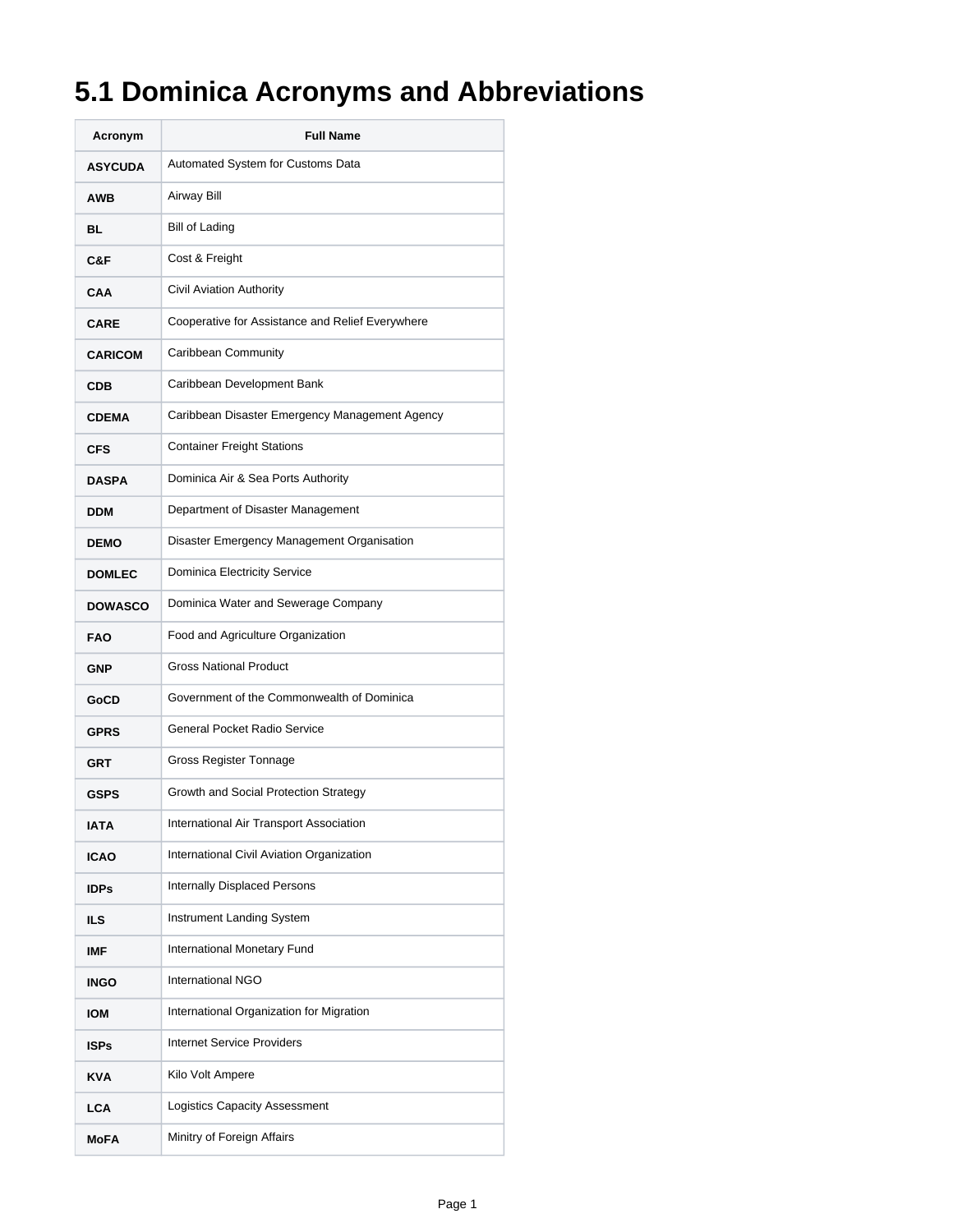| MOU           | Memorandum of Understanding                                      |
|---------------|------------------------------------------------------------------|
| MТ            | <b>Metric Tons</b>                                               |
| МW            | Megawatt                                                         |
| N/A           | Not Available                                                    |
| <b>NDB</b>    | Non-directional beacon                                           |
| <b>NEMO</b>   | National Emergency Management Organisation                       |
| <b>NEMP</b>   | National Emergency Management Programme                          |
| <b>NEOC</b>   | National Emergency Operations Centre                             |
| NFI           | Non-food Items                                                   |
| <b>NGO</b>    | Non-governmental Organization                                    |
| <b>OCHA</b>   | Office of the Coordination of Humanitarian Affairs               |
| <b>OECS</b>   | Organisation of Eastern Caribbean States                         |
| <b>OFDA</b>   | Office of Foreign Disaster Assistance                            |
| PA            | Port Authority                                                   |
| <b>PCS</b>    | Port Community System                                            |
| <b>PL</b>     | Packing List                                                     |
| RC            | <b>Resident Coordinator</b>                                      |
| <b>RoRo</b>   | Roll on Roll off                                                 |
| т             | Tons                                                             |
| T&D           | <b>Transmission and Distribution</b>                             |
| TEU           | Twenty-foot Equivalent Unit (Container)                          |
| <b>TEUs</b>   | Twenty Foot Equivalent Units                                     |
| тнс           | <b>Terminal Handling Charge</b>                                  |
| <b>UNAIDS</b> | Joint United Nations Programme on HIV/AIDS                       |
| UNCT          | United Nations Country Team                                      |
| <b>UNDP</b>   | United Nations Development Programme                             |
| <b>UNEP</b>   | United Nations Environmental Programme                           |
| <b>UNESCO</b> | United Nations Educational, Scientific and Cultural Organization |
| <b>UNFPA</b>  | United Nations Population Fund                                   |
| <b>UNHAS</b>  | United Nations Humanitarian Air Service                          |
| <b>UNHCR</b>  | United Nations High Commissioner for Refugees                    |
| <b>UNICEF</b> | United Nations Children's Fund                                   |
| <b>VHF</b>    | Very High Frequency                                              |
| <b>VOR</b>    | VHF omnidirectional radio range                                  |